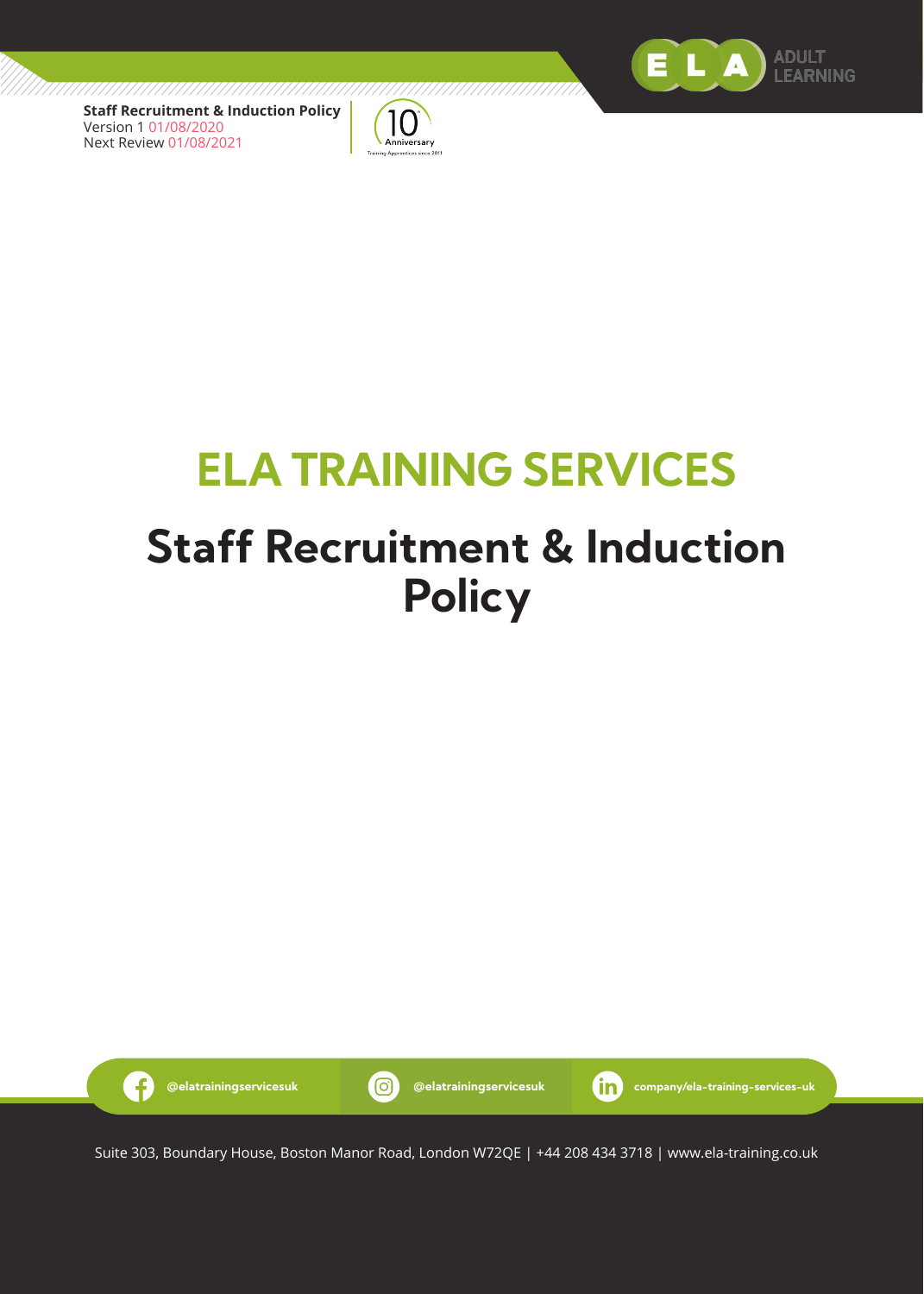



### **Recruitment**

ELA TRAINING SERVICES recognises its staff as being fundamental to its success. A strategic and professional approach to recruitment processes help enable ELA TRAINING SERVICES to attract and appoint staff with the necessary skills and attributes to fulfil its strategic aims and support ELA TRAINING SERVICES' values.

ELA TRAINING SERVICES is committed to ensuring that the recruitment and selection of staff is conducted in a manner that is systematic, efficient, effective and promotes equality of opportunity.

Recruitment is treated as a key public relations exercise as the manner in which it is managed affects ELA TRAINING SERVICES' image, and consequently its ability to attract and appoint high calibre staff.

Our policy is designed to provide a flexible framework which promotes good practice, adopts a proactive approach to equality and diversity issues and supports fully **ELA** TRAINING SERVICES core business whist simultaneously complying with current legislation.

## **Induction**

#### **1. General**

ELA TRAINING SERVICES believes that all new employees must be given timely induction training.This training is regarded as a vital part of staff recruitment and integration into the ELA TRAINING SERVICES working environment. Our Policy, associated procedures and guidelines define the Company's commitment to ensure that all staff are supported during the period of induction to the benefit of the employee and ELA TRAINING SERVICES alike.

#### **2. Aim**

It is the aim of ELA TRAINING SERVICES to ensure that staff induction is dealt with in an organised consistent manner to enable staff to be introduced into a new position and working environment expediently, so that they can contribute effectively.

The implementation of good induction practices will ensure the following:- - Enable new employees to settle into the Company and become productive efficient

members of

staff within a short period of time.

- Ensure that new entrants are highly motivated and that this motivation is encouraged.
- Assist in reducing staff turnover, lateness, absenteeism and poor performance.
- Assist in developing a management style where emphasis is on leadership.
- Ensure that employees operate in a safe working environment.